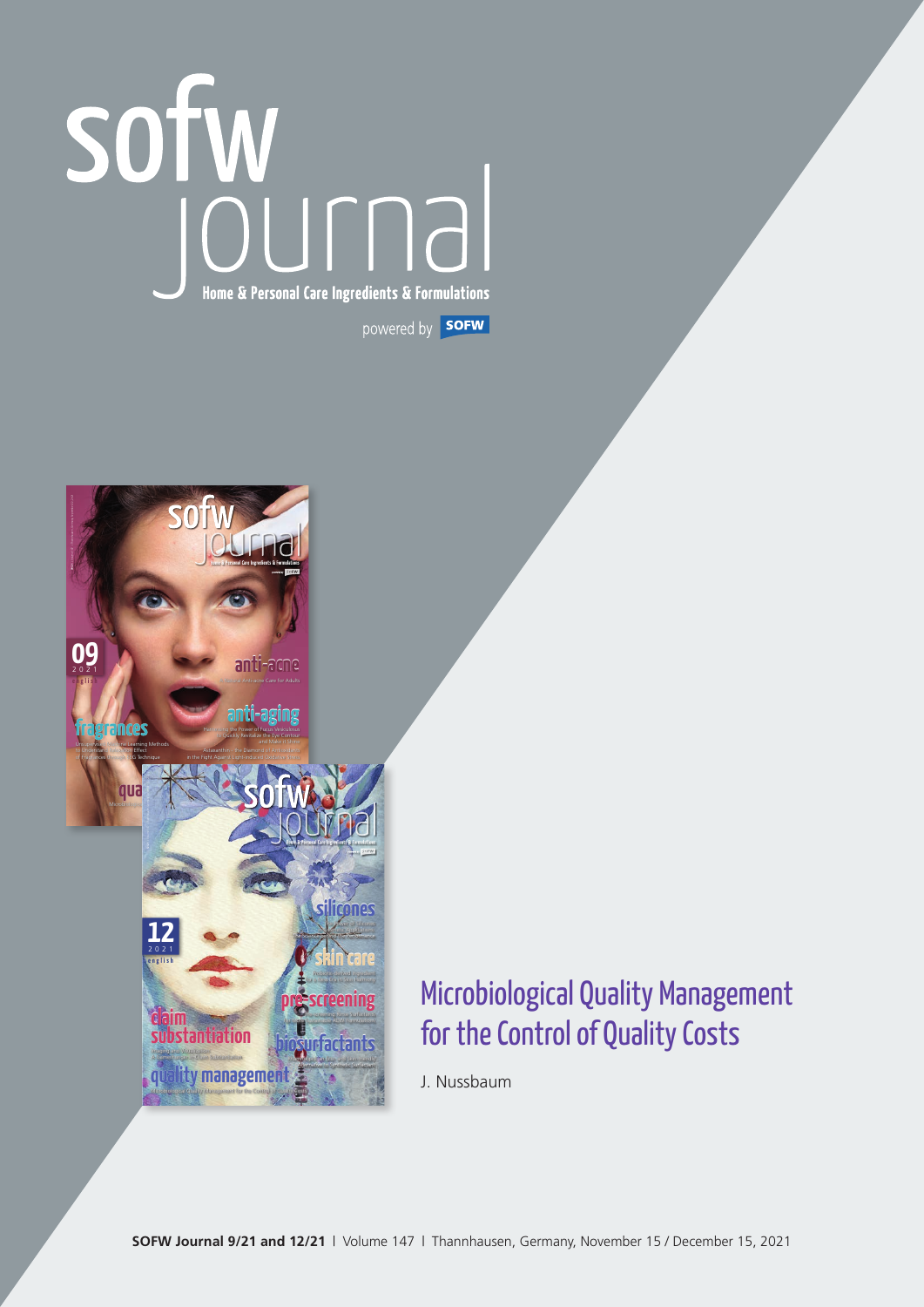# Microbiological Quality Management for the Control of Quality Costs



J. Nussbaum

**abstract**

The definition and implementation of measures to ensure microbiological product stability, the success controls for the estability is detection of internal and external failures as well as their corrections cause costs, th The definition and implementation of measures to ensure microbiological product stability, the success controls for the estabcosts. Cosmetic companies are interested in minimizing these costs during the production of cosmetics.

The aim of this document is to present a concept for a possible cost-saving potential for microbiological expenses in the development and production of cosmetics without compromising the product safety.

Every cost-saving consideration is first preceded by an analysis of the failure potentials that could lead to a negative impact on the end product. In every process - whether in product planning, product development or manufacturing of cosmetics - a multitude of such potential failure opportunities can be identified, which are evaluated according to the probability that they will lead to a significant reduction in the quality of the end product. Corresponding protective measures have to be defined and implemented.

The next step is to consider the potential for saving testing costs and to implement cost-optimized measures. It is obvious that such optimization measures should be defined at the earliest when it can be demonstrated over a longer period of time that the entire process regarding quality planning, development and manufacturing leads to consistently good results with regard to microbiological purity and stability of the finished product. Optimization measures should be defined with a sense of proportion and evaluated for suitability by considering the entire process.

### **1. Introduction**

The aim of this document is to present a concept for possible cost-saving potentials for microbiological expenses in the development and production of cosmetics without compromising the product safety. The following are considered:

- Basic considerations on quality costs related to microbiological quality assurance and classification of quality measures to the types of costs (prevention costs, testing costs and consequential failure costs).
- Detection and avoidance of potential failures in product development and product realization (raw materials, formulation, manufacturing specification, manufacturing process, quality of production facilities (hygienic design) and testing equipment, GMP requirements incl. R&D measures, hygiene monitoring, staff training and documentation) to reduce consequential failure costs.
- Cost-saving potentials based on defined, assured process workflows and the application of state of the art methods.

Every cost-saving consideration is first preceded by an analysis of the potential failure opportunities that could lead to a detrimental effect on the finished product. In every process - whether in product planning, product development or manufacturing of cosmetics - a multitude of potential failure opportunities can be identified (e.g. quality of raw materials, quality of water, formulation assurance, manufacturing specification, compliance to GMP, efficiency of R&D measures, hygienic plant design, etc.). These must be evaluated according to the probability that an identified failure will lead to a significant reduction in the quality of the finished product. Corresponding protective measures must also be defined and implemented.

Cost-saving potentials based on defined, assured process workflows and the application of state-of-the-art methods. Modifications in existing processes that are intended to reduce quality costs must be carried out with a sense of proportion. In case of unexpected failures, the previously assured process workflow must be restored immediately. For example, transferring the incoming raw material control to the supplier according to previously agreed methods is a possible optimization of the process. The raw material release is carried out based on the supplied certificates. If a product contamination is caused by a contaminated incoming raw material, the relationship of trust between manufacturer and supplier is disturbed and internal incoming raw material controls have to be carried out again.

In the following, the systematic approach for identifying potential failures and cost-saving is presented. Practical examples show possible saving potentials.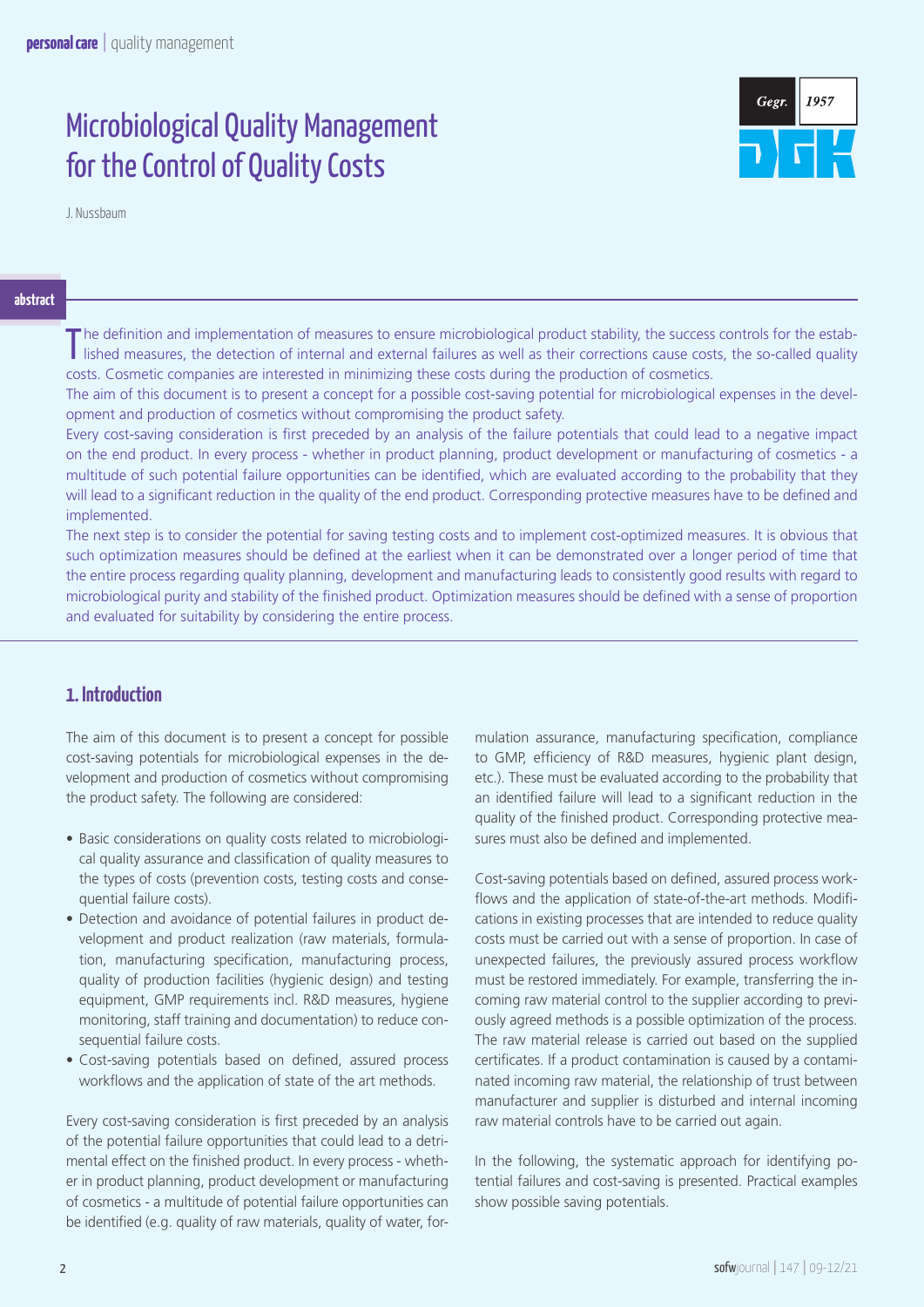## **2. Quality costs – General considerations**

There are various models for quality costs and each of them represents a slightly differentiated approach and basic statements.

#### **a) Activity-based model (according to J.M. Juran)**

This most commonly used model assumes that a balance between disadvantages due to quality costs and advantages by the increasing income can be achieved. For this purpose, the trilogy of "quality planning, quality assurance and quality improvement" is to be used. In the course of the process, it is important to control the three types of costs mentioned below (see also 2.1), since the total quality costs strongly depend on their magnitude and temporal frequency.

- Prevention costs
- Testing costs
- Consequential failure costs

#### **b) Impact-oriented model**

In this newer model, the quality costs are assigned to their task:

- Conformity costs
- Non-conformity costs

While the costs required to reliably obtain the defined quality are summarized as conformity costs (i.e. prevention costs and testing costs according to point a), non-conformity costs derive from the non-fulfilment of the quality requirements as additional improvement measures (defect costs and testing costs that become additionally necessary according to a).

#### **c) Failure costs "rule of ten"**

A look at the failure cost "rule of ten" shows that the further an failure proceeds undetected into the late stages of a process or comes to light first at the customer's site, the higher are the costs to correct this failure. The costs of an undetected failure increases by a factor of 10 from stage to

stage of the value added chain. The earlier failure detection occurs, the more cost-effective it is for the organization **(Figure 1)**.

"*The more efficient the procedures and methods in the context of failure prevention and therefore quality improvement, the higher and more cost-effective is the required quality level of a company.*" (\*)

# **2.1 Definition of failure costs according to DIN 55350 and their application to microbiological quality assurance**

Classification of failure costs according to DIN 55350 applied to the microbiological quality assurance of cosmetics:

#### **2.1.1 Prevention costs**

*Costs caused by the analysis and elimination of failure causes*

For the systematic analysis of process workflows in microbiological quality assurance, the application of failure prevention analyses (e.g. FMEA, HACCP or a hazard analysis and risk assessment according to the IFS-HPC standard) can be helpful. The analysis is based on the compilation of the individual process or procedure steps, the identification of failures, the evaluation of the significance of the failure for the finished product and the definition of measures to eliminate the potential failure. With the help of such an analysis, existing quality assurance measures can be revised and corrected.

It is also worthwhile to carry out a failure prevention analysis for microbiologically highly sensitive and / or high-priced products. The result leads to a catalogue of measures for the entire process, correct procedures and test plans can be prepared.

Prevention costs originate from microbiological quality assurance. For example, define the following measures for the prevention / elimination of failure causes:

- Quality and test planning for:
	- º Product development and scale up phase
	- º Raw materials, packaging materials, incoming goods control, storage, risk-based dynamization of incoming goods control, release system



<sup>(\*)</sup> *Omachonu, V.K., Suthummanon, S. and N.G. Einspruch* (2004): The relationship between quality and quality cost for a manufacturing company; in: International Journal of Quality and Reliability Management, Vol. 21 No. 3, S. 277 – 290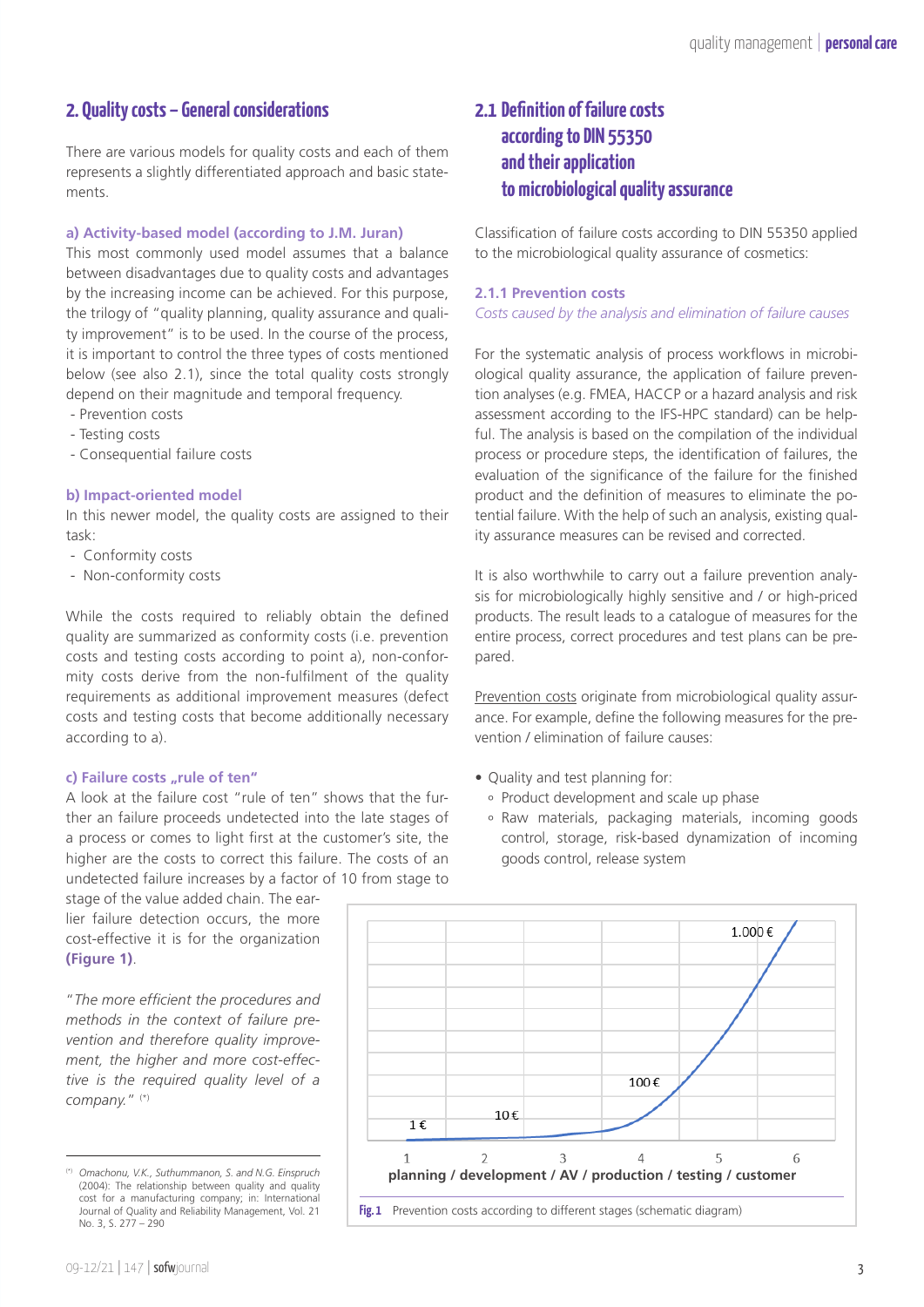- º Hygiene measures
	- Personal hygiene / personal behavior, training
	- Industrial hygiene in production: hygiene plan / defined cleaning regulations (e.g. R&D in the development of new formulations, consider structural deficiencies in plant design)
- º Product manufacturing and intermediate products: In-process testing, product / finished product testing, release processes, procedures in case of positive results
- Technical optimization:
	- º Production facilities (hygienic design): microbiological considerations in planning / expansion
	- º Water system: system design / test design
	- º Preventive service plan
	- º Computer-assisted weighing systems to avoid weighing failures and mix-ups
- Establishment of a documentation system
- Training / Employee motivation
- Supplier assessments
- Internal audits

#### **2.1.2 Testing costs**

*Costs due to scheduled tests, which are not caused by a specific failure, but which are intended to avoid consequential failure costs*

In the microbiological quality assurance of cosmetics, testing costs arise in the following cases:

- Microbiological tests and assessments as part of product development and the scale-up phase,
- incoming goods / storage controls of raw materials and packaging materials,
- Process water monitoring
- Process analyses, in-process controls, end product controls in the manufacturing process
- Hygiene monitoring,
- Market analyses, complaint management.

#### **2.1.3 Failure costs / consequential failure costs** *Failure costs are costs caused by a failure*

- Internally occurring failures are detected and eliminated before the product is delivered
- Externally occurring failures detected through complaints or market analysis.

This can result in extremely high consequential failure costs. Such costs come from:

- Processing costs for contaminated batches
- Causal research and corrective measures to avoid a repetition of failures.
- Production losses
- Post treatment / destruction costs of contaminated goods
- Contractual penalties for non-compliance with delivery dates
- Recall / Image loss
- Additional expenses for extensive R&D measures

## **3. Systematic avoidance of failure costs**

For systematical avoidance of (consequential) failure costs, it is advisable to prepare a very detailed analysis and planning for the entire development and manufacturing process (see 2.1.1). In this context, identify potential sources of failures, if necessary, evaluated by means of risk priority numbers, which are composed as follows:

Probability of occurrence of a defect X / importance of the defect for the finished product Y / probability this defect be noticed. FMEA, HACCP or hazard analysis and risk assessment according to IFS-HPC standard often used here.

Systematic failure analysis leads to a global observation of the system. Single measures out of context always run the risk of creating deficiencies in the protection of other process steps, which can easily be overlooked.

During the systematic failure analysis, in situ observations of the manufacturing process take place. Among other things, observation of parameters set by the development and production documents, formulations and documents for microbiological validation.

The following elements are essential:

- Assessment of raw materials for microbiological vulnerability, specifications and other supplier agreements
- Specifications for production water / Conformity with specifications / Test plans, sampling plans, methods
- Process instruction (VA) on the process starting with the incoming goods inspection until release, for documentation, sampling, for test plans and methods according to the current state of the art (the detection of microorganisms in small numbers in the sample must be ensured).
- Production specification, documents from the scale-up phase, securing of microbiologically relevant process phases and individual process parameters such as pH value, temperature, solubility, etc., securing of water-based raw material pre-solutions, comparison with routine process.

Described and implemented procedures exist for

- Process control, documentation
- Hygiene monitoring
- cleaning and disinfection measures
- Microbiological in-process testing, test plans
- End product release (sampling plan, reserve samples, analyses, methods, specifications)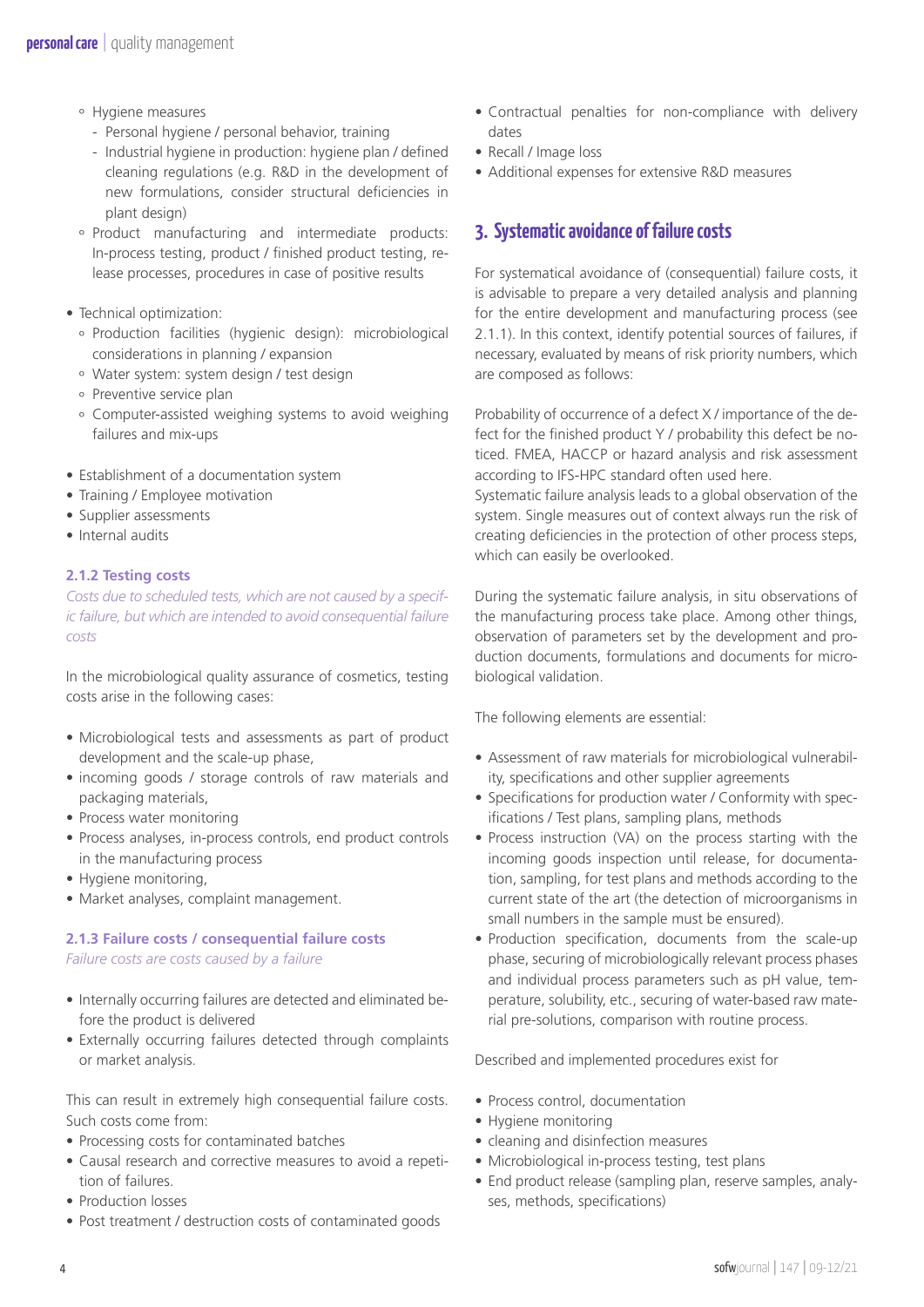- Handling of non-conforming end products, blocking, failure analysis
- Procedure for treatment or destruction of contaminated products, assessment of marketability
- Recall from the market
- Dealing with suppliers, customers, contract manufacturers
	- º Critical process workflows, quality agreements, etc.

Careful planning and the systematic incorporation of empirical data enable the permanent avoidance of failure costs. Continuous process improvement (CIP) is part of every quality assurance. However, the corresponding planning and implementation also require time, which must be made available.

Examples for Continuous process improvement (CIP):

- Procurement management:
	- º Raw material/packaging: Finding of the optimal balance between costs and quality, making concrete agreements with suppliers in advance. failure costs (see rule of ten). Here, "simple mechanisms" can have a very positive effect if they are
	- º Do not simply compare offers modifications may also require additional testing.
- Scale up: ensure that no failures are generated when transferring a development formulation to production scale.
- Change control (internal changes to existing specifications ensure that possible effects on other processes/parts of the process are considered).
	- º For raw materials/packaging materials/formulations (scale up) depending on the process and production method (e.g. conversion to continuous production)
	- º For Personnel (e.g. systematic training, also for temporary staff)
	- º For equipment (new units or also repairs)
- How are microbiological analyses designed?
	- º Identification in case of growth, testing if reproduction is possible; in case of deviations, modify the procedure according to the results.  $\alpha$  and production complete in the product in the product in the product in the product  $\alpha$  recalled to a recollection object in the product in the product in the product in the product in the product in the product in
	- º Allowing early separation of affected batches due to the results of analyses.
	- º Allowing early initiation of cleaning and disinfection mea-**To be continued** sures.
	- º Updating of process instructions for compliant and non-compliant finished products, if necessary.
	- º Trend analyses (routine/monitoring)
- Open communication
	- º Ensure interface communication, each sector is contributing to the overall result. If necessary, consider external partners.

Based on the measures determined for the avoidance of potential failure modes (failure prevention costs) and derived

oducts, blocking, fail-<br>
anocess instructions and tests (testing costs), a concept is created that helps to avoid later failures and subsequent failure ion of contaminated costs. The PDCA Circle (plan, do, check, and act) can be used for this implementation:



# **4. Limitation of failure costs** the optimal balance **(in case of unavoidable failures)**<br>concrete agreements

odifications may also When failures occur, the rule is to detect them as soon as possible in order to avoid an increase in failure costs (see rule possible in order to droid an increase in randre esses (see rate<br>of ten). Here, "simple mechanisms" can have a very positive enerated when trans-<br>effect if they are supported in a company. It is one of the keys to high efficiency.

> cations - In this context, it should be mentioned that regular employof the ee motivation provides immediate reactions. The relationship of trust between supervisors and employees is an important requirement for this

- Employees have the confidence to report deviations
- Reporting chains are known and defined so that reports are always sent to the right decision-making authority.

A concrete example:

esting if reproduction buring bulk production, a plastic paddle falls into the pro-<br>nodify the procedure solution vessels duction vessel.

- **Case 1**: The employee reports this immediately, there is no need to investigate the cause. The damage can be quickly localized.
- **Case 2**: If the employee does not report this immediately, for compliant and in extreme cases the failure may only be detected by a necessary. The customer complaint (foreign object in the product) and lead to a recall.

## **5. Quality costs - potential savings**

#### **5.1 General considerations**

With the goal of reducing quality costs as set in this paper, it is mainly about avoiding cost from failure and failure correction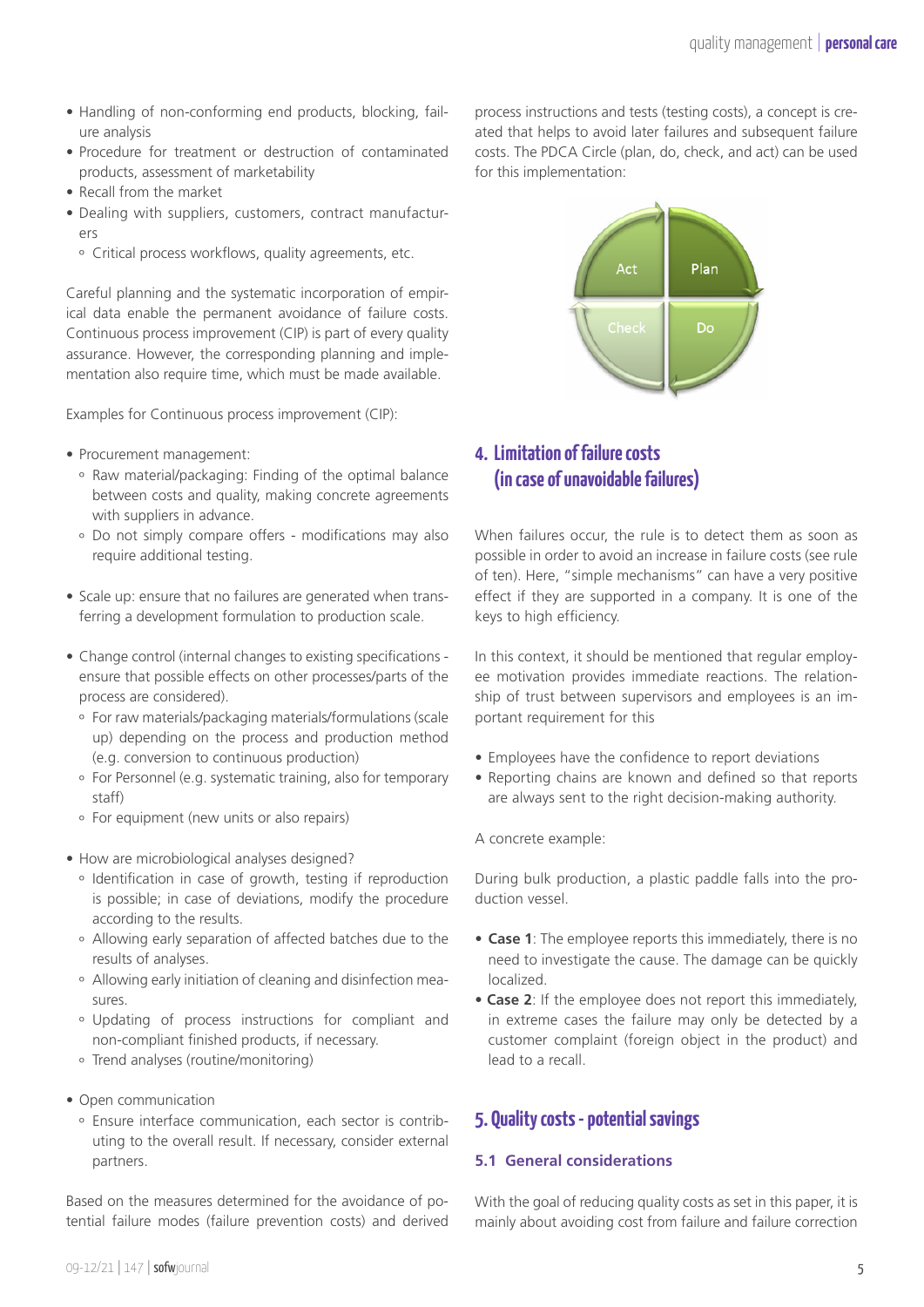that may originate from microbiological failures. The second step is to determine the cost generated by the implemented measures. It is useful to sub-classify the costs into failure prevention costs, inspection costs, and failure correction costs. In a further step, cost savings potential from failure prevention, inspection costs and application of cost-optimized measures are considered.

Optimized measures in terms of cost optimization can only be considered when proven that the entire quality planning, development and manufacturing processes leads to consistently good results over a longer an extended period of time, regarding microbiological purity and stability of the finished product.

Arbitrary reduction of preventive measures and the scope of testing is not conducive and can lead to fatal consequences. Properly thought-out and correctly defined processes that adapt to the settings, allow cost savings.

As shown with the practical example (see **Table 1**), a sense of proportion must be practiced by the savings on failure prevention measures and the inspection efforts. For example, employee-training serves to prevent failures and motivate hygienical work in the manufacturing plant, never consider economizing this measure.

The recommendation from the example described above, is to divide the manufacturing flow into critical and less critical process, and evaluate them in order to secure them accordingly. It makes sense to regularly review existing processes and adapt them to the current circumstances. By redefining processes, several options arise through careful design and optimal planning of processes to avoid unnecessary steps.

Microbiological activities and hygiene are preventive measures. Furthermore, they must be as an effective system understood - i.e., effectiveness lies in the interaction of all measures together, so that it is hardly possible to prove the necessity of individual measures.

Consequently, it is also wrong to reduce testing efforts arbitrarily in such a way that problem identification at an early stage and trend tracking is no longer possible. Even after spending, a minimal effort on microbiological quality assurance over many years, and everything still "went well". A single major incident can mean the "end" for a company due to the recall of contaminated products and image loss. Rather, a person with experience on microbiological product safety based on the used system (integral view) should evaluate and systematically list the costs of microbiological and hygienic measures. The optimization potential can be only this way determined while maintaining to maximal the product safety.

#### **5.2 Determinig saving potentials**

The recommendation is to list and evaluate savings potentials based on defined process flows.

#### **5.2.1 Optimization of testing costs / monitoring**

#### **5.2.1.1 Example from product development**

#### **a) Development**

During the development phase of a cosmetic product, the stability assurance of the product is ensured by means of various microbiological tests.

#### Total viable count (TVC)

- Raw materials used
- Water used
- Lab sample product / intermediate product

#### Antimicrobial Effectiveness Test (AET)

- Fresh laboratory sample in the intended primary packaging
- Storage samples in the intended primary packaging
- TVC for In-Use samples, before and after use (min. 50 samples)
- TVC for market acceptance samples

#### **b) Scale-up phase**

- TVC for raw material + water qualities
- Assurance of water-based raw material pre-solutions (AET if necessary)
- Finished product from scale-up phase (TVC, AET)

#### **c) Routine production**

- Bulk / Intermediate (TVC)
- Finished product (TVC, spec. MO; AET)
- Market samples / complaints (TVC)

#### **Savings:**

*How to minimize these expenses?*

- *• No minimization for new formulation developments.*
- *• For minor product changes (e.g. change of color and fragrance, but process flow and the separation of water-based premixes remain the same):* 
	- *º Tests from a remain unchanged*
	- *º Tests from b and c remain unchanged*
	- *º Perform in b an AET of the finished product with a reduced spectrum of test microorganisms, consider the slowest microbial reduction rate from a*
	- *º Perform in c an AET with reduced spectrum of test microorganisms*

**Caution:** If the method of production change (e.g. conversion from boiler to continuous plant), it is essential to plan a new scale-up phase with all detailed tests.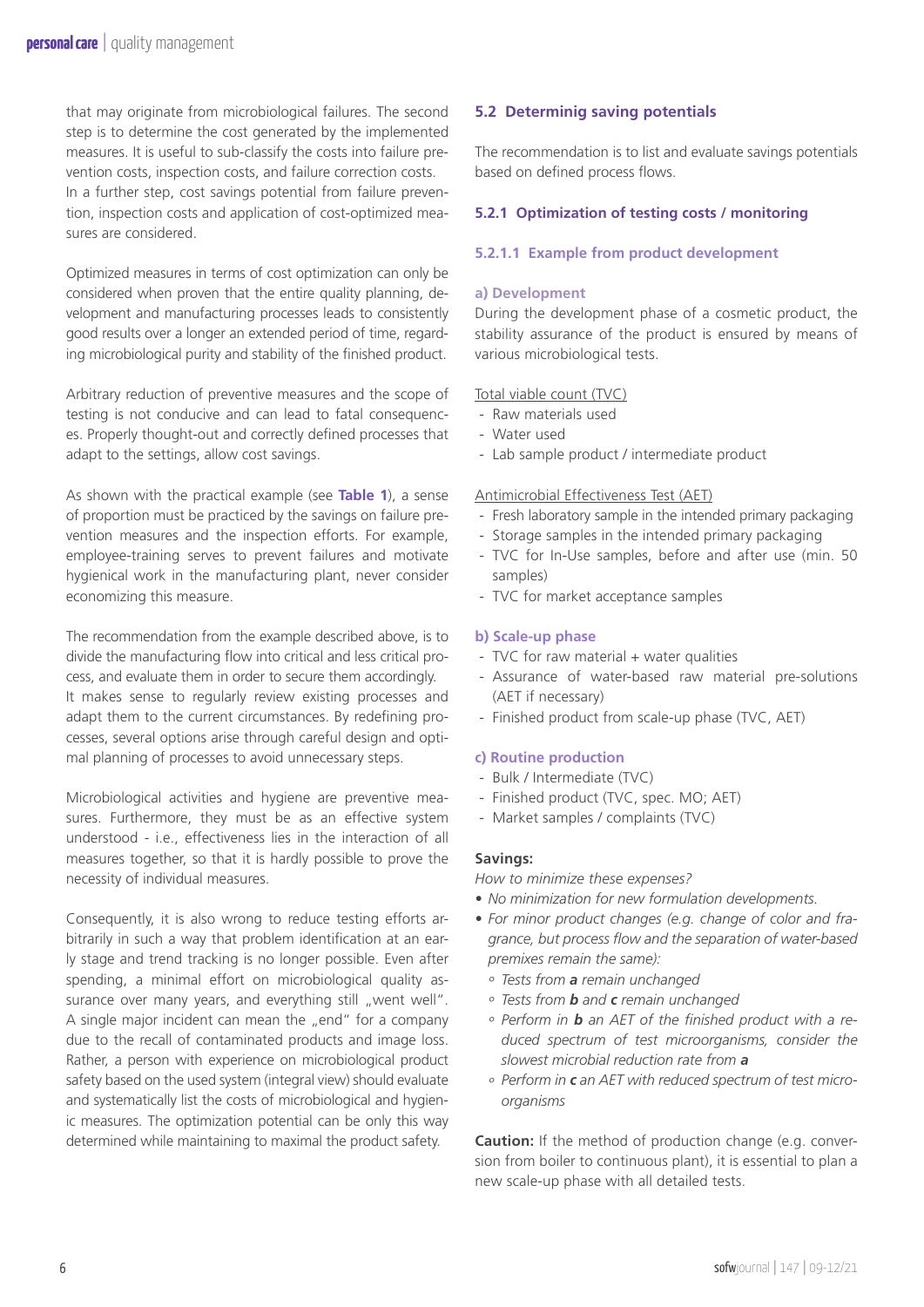#### **5.2.1.2 Example from product development**

#### **Reception tests for microbiologically susceptible raw materials**

#### **a) Raw materials without delivery experience or with poor delivery quality)**

The performed amount of tests should be according the specified sampling plan.

Take in account the requirements of ISO standard 17516 "microbial limits" (TVC and presence of spec. microorganisms) for testing and evaluation of results. Determine the expenses.

- What is the maximal content (%) of this raw material in the production portfolio? - Evaluate the formulation with the highest content of the raw material.
- How great is the risk for the finished product, if the raw material that does not comply with the specification is nevertheless processed?

#### *Savings:*

*Allowing only reliable suppliers with goods that meet specifications contribute to reducing this expense. Note here that not all suppliers always check every batch sometimes may even supply a hazardous batch.*

#### **b) Raw materials with good supplying experience**

Reduction to number X of test samples:

- Minimum 1 sample per batch or
- Interval testing (e.g. every 5th delivery) or
- Release via certificate (only possible after checking and comparing the testing method - see GMP 6.5.3).

#### *Savings:*

*Are the savings potential of the approach used for suppliers with delivery experience larger than suppliers without or poor delivery experience?*

*What is the risk for the finished product, if timely detection of poor quality raw material does not occur?* 

*Is the risk acceptable (quality and safety)?*

#### **5.2.1.3 Monitoring process water**

Monitoring of quality of process water occurs usually at several points in the system: for example, quality at the intake point before and after the filter and disinfection unit, at the usage points for production, at the sampling points for cleaning procedures. The sampling points must be positioned in the system in such a way that contamination problems can be detected as early as possible (checks at the sampling points for production alone are not sufficient).

#### **In case of contamination:**

Find the source of failure, start extensive microbiological testing. Disinfect the system.

#### *Savings:*

*Equip the water sterilization system with an alarm signal and an automatic water stop. In case of failure of the sterilization system, it will minimize the risk of contamination.* 

*If the process water quality is constantly good, the number of testing intervals and, if applicable, the number of test samples can be reduced. Nevertheless, the routine water quality monitoring has to include at least the downstream disinfection unit and at usage points (e.g. weekly).*

*For the analysis of larger volumes of water, it is recommended to use the filtration method (see ISO Norm), alternative methods with media immersion are much too inaccurate (only show bacterial counts >1000/ml).*

*In case of a deviation in the water quality, it is essential that bulk and finished products, produced with water out of the specification, are blocked and more thoroughly tested than usual.* 

#### **5.2.1.4 Monitoring process water**

In-process microbiological monitoring includes routine testing of raw materials, manufacturing water, water-based raw material pre-solutions, bulk product, intermediate storage container and finished product.

#### *Savings:*

*How to minimize these expenses?*

- *• Reduce the number of samples if there are demonstrably well assured manufacturing processes (observe over a sufficiently long period, constantly low microbial count of the above-mentioned process stages).*
- *• Sampling from boiler and storage tank (bulk): collect samples and only if the finished product is contaminated, carry out testing of these samples.*
- *• Test the finished product at the beginning, middle and end of a shift. If the experience is good, i.e. increase of bacterial counts are not expected, savings can be made by examining mixed samples. Only in case of positive results, evaluate the complete process via the examination of individual samples and the retained bulk (boiler or storage tank) as well.*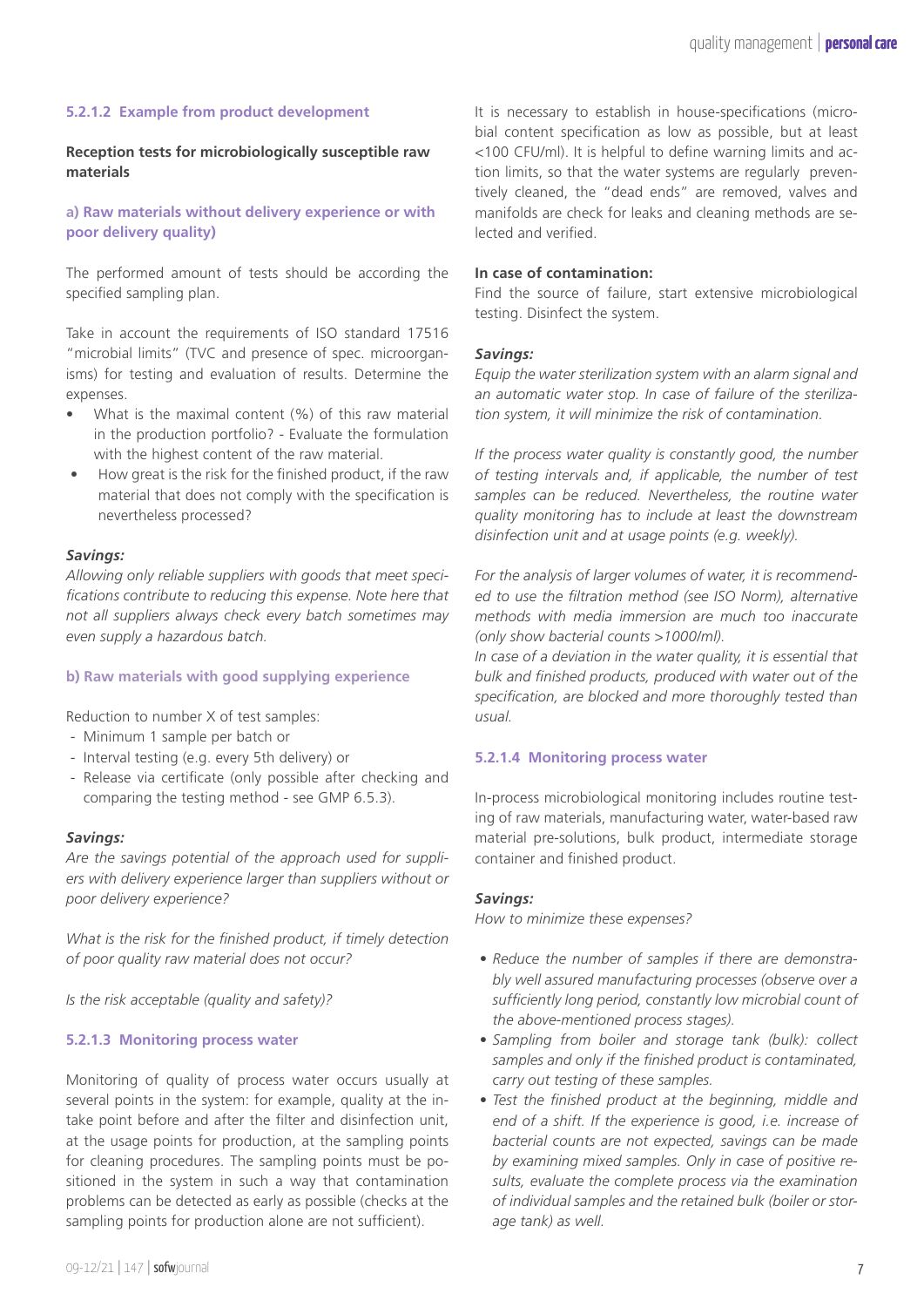| <b>Events / Process flow</b>                                                                                                                                                                                                                                                                                                                                                                                                                                                                                                                                   | <b>Failure</b>                                                                                                                                                                                           | <b>Required improvements</b>                                                                                                                                                                                                                              | <b>Additional failure prevention costs</b><br>(xx) / Subsequent failure costs                                                                     |
|----------------------------------------------------------------------------------------------------------------------------------------------------------------------------------------------------------------------------------------------------------------------------------------------------------------------------------------------------------------------------------------------------------------------------------------------------------------------------------------------------------------------------------------------------------------|----------------------------------------------------------------------------------------------------------------------------------------------------------------------------------------------------------|-----------------------------------------------------------------------------------------------------------------------------------------------------------------------------------------------------------------------------------------------------------|---------------------------------------------------------------------------------------------------------------------------------------------------|
| <b>Container-preparation</b><br>In a cosmetic company, the cleaning of IBC containers<br>(Intermediate Bulk Container) starts manually, then on the<br>inside with a high-pressure washer and afterwards disinfec-<br>tion with isopropanol (spray disinfection).<br>An untrained leasing employee helps in the area. He is<br>working under time pressure. Then employee sprayed<br>isopropanol inside the completely clean container with<br>residual water inside. Then the container stayed in the<br>temporary storage area for 4 days before it is used. | 1. Container not suitable,<br>because reliable R&D is<br>not possible.<br>2. Employee not sufficiently<br>trained.<br>3. No controls of the leasing<br>employee<br>4. Missing validated R&D<br>procedure | 1. Adequate Container<br>2. Sufficient Instructions /<br>Training of leasing employee<br>3. Control by supervising<br>personnel<br>4. Replace R&D process with<br>validated/automated process                                                             | (1. Investment:<br>different Containers)<br>2. Instruction / Training<br>15 Min. = $20€$<br>3. Basic procedure<br>4. Basic procedure / Investment |
| Day 1 (shower gel campaign)<br>Production: Shower gel Var. 1 (3 ton, Prod.-Batch 1-1).<br>Bulk filled in the container (see above) and 2 other<br>containers.                                                                                                                                                                                                                                                                                                                                                                                                  | No second disinfected was<br>conducted on the container<br>(Not completely dry contain-<br>er. MO can multiply in the<br>residual water)                                                                 | Essentially, due to the poor<br>R&D situation, execute an<br>additional disinfection step<br>after storage.                                                                                                                                               | Additional disinfection<br>15 Minutes/Container =<br>3 containers = $60ε$                                                                         |
| Day 2<br>Bulk (Ch. 1-1) transferred in 3 containers by truck to a<br>sister company for filling.                                                                                                                                                                                                                                                                                                                                                                                                                                                               |                                                                                                                                                                                                          |                                                                                                                                                                                                                                                           |                                                                                                                                                   |
| Day 4<br>Filling: Shower gel Var. 1 (Batch. 1-1)<br>Transfer of 3 containers to a 3-ton storage tank then filled<br>into 300 ml bottles.                                                                                                                                                                                                                                                                                                                                                                                                                       | No microbiological testing<br>of the bulk material in the<br>containers before for filling                                                                                                               | Stored/transported bulk mate-<br>rial should be microbiologically<br>tested before filling                                                                                                                                                                | 3 microbiological tests<br>of the container goods<br>12 containers = $240 \epsilon$                                                               |
| <b>Production:</b><br>Shower gel Var. 2 (3 ton, Produced-Batch 2-1).<br>Shower gel Var. 3 (3 ton, Produced-Batch 3-1)<br>Shower gel Var. 4 (3 3 ton, Produced-Batch 4-1)<br>The only difference between shower gels is the pigment.<br>Containers filled with bulk material and transported to<br>filling location (see above).                                                                                                                                                                                                                                |                                                                                                                                                                                                          |                                                                                                                                                                                                                                                           |                                                                                                                                                   |
| Microbiological testing 1: Filling Batch 1-1                                                                                                                                                                                                                                                                                                                                                                                                                                                                                                                   |                                                                                                                                                                                                          |                                                                                                                                                                                                                                                           |                                                                                                                                                   |
| Day 5<br>Filling-preparation: Bulk Var.2 (Batch 2-1) filled in 3-ton<br>storage container (previously used for Batch 1-1).<br>Container and filling Water rinsed out only with water. Easy<br>surfactant removal this way.                                                                                                                                                                                                                                                                                                                                     | Increased risk when using<br>the same equipment for all<br>product variants, as there<br>is no experience with the<br>respective precursor.                                                              | Disinfect equipment if no<br>microbiological information/<br>experience on precursor is<br>available.                                                                                                                                                     | R&D costs for the equipment:<br>3 hours<br>3 times product change = $900 \text{€}$                                                                |
| Day 6<br>Filling: Shower gel Var.2 (Batch. 2-1)<br>Filling: Shower gel Var. 3 (Batch. 3-1)                                                                                                                                                                                                                                                                                                                                                                                                                                                                     |                                                                                                                                                                                                          |                                                                                                                                                                                                                                                           |                                                                                                                                                   |
| For Filling: All variants use the same feed tank and the<br>same filling equipment. Rinsing conducted between shower<br>gel variant changes.                                                                                                                                                                                                                                                                                                                                                                                                                   |                                                                                                                                                                                                          |                                                                                                                                                                                                                                                           |                                                                                                                                                   |
| Microbiological results 1: Results are available for the<br>filling Var. 1 (Batch 1-1) 20 CFU/g. The values are within<br>the internal specifications limit.<br>Microbiological results 2: Filling Batch. 2-1<br>Microbiological results 3: Filling Batch. 3-1                                                                                                                                                                                                                                                                                                 | Investigation is carried out<br>without identification of the<br>found microorganism (risk<br>assessment is hindered)                                                                                    | In the case of positive results,<br>an identification provides a<br>meaningful risk assessment.                                                                                                                                                           | Identification of microorganisms:<br>4 Findings = $120$ €                                                                                         |
| Day 7<br>Filling: Shower gel Var. 4 (Batch 4-1)<br>(Preparation: as previously described)<br>Microbiological results 2: Filling Var.2 (Batch 1-2)<br>(Preliminary reading) - 50 CFU/g.<br>Microbiological results 3: Filling Var. 3 (Batch 3-1)<br>(Preliminary reading) - 2000 CFU/g.                                                                                                                                                                                                                                                                         |                                                                                                                                                                                                          | Repetitive positive findings in<br>certain degree with significantly<br>high values should trigger<br>further decisions (blocking/ stop<br>of production). This applies to<br>the entire project, since the<br>root cause has not yet been<br>determined. |                                                                                                                                                   |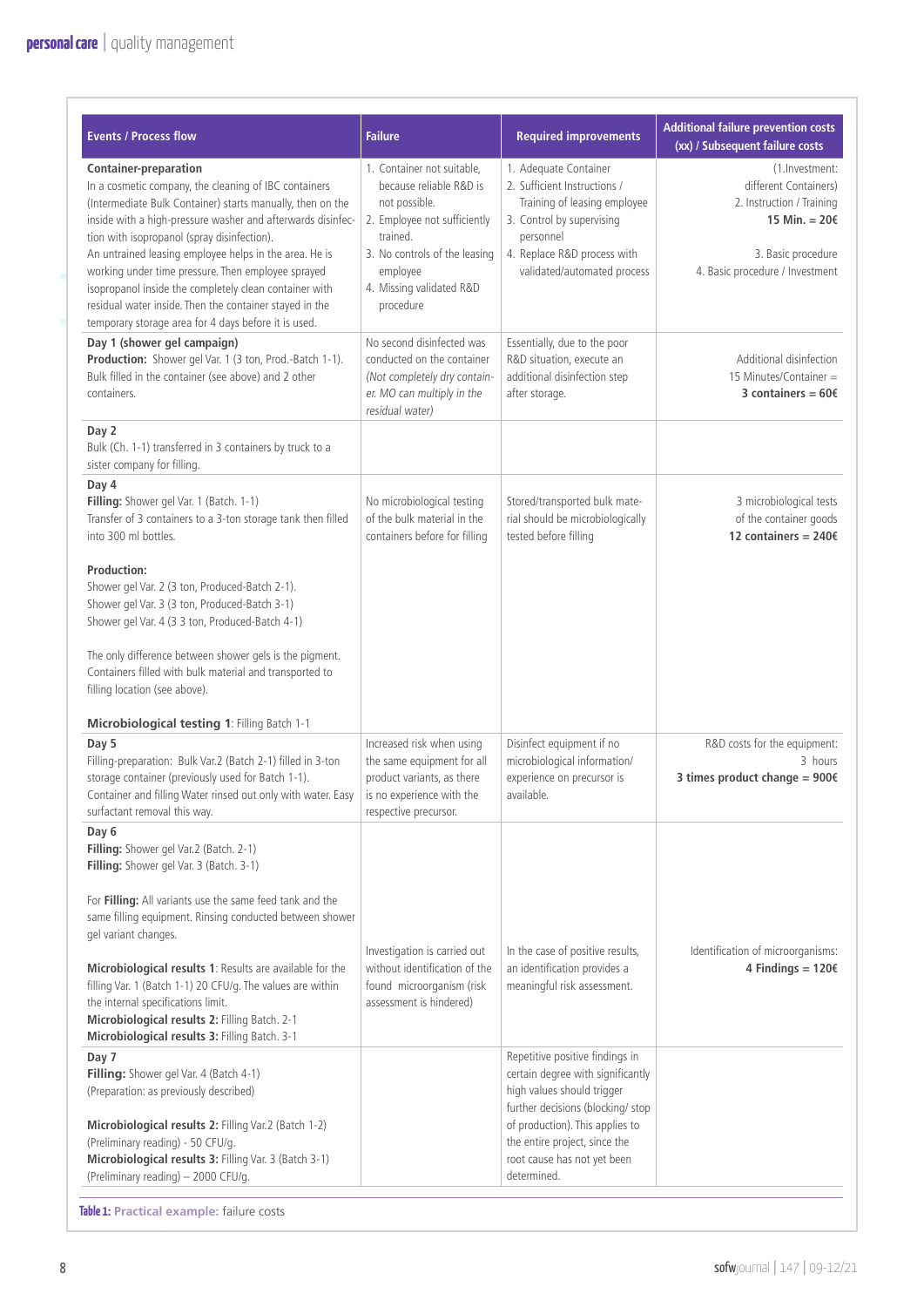| <b>Events / Process flow</b>                                                                                                                                                                                                                                                                                                                                                                         | <b>Failure</b>                                                                                                                                              | <b>Required improvements</b> | <b>Additional failure prevention costs</b><br>(xx) / Subsequent failure costs                                                                                              |
|------------------------------------------------------------------------------------------------------------------------------------------------------------------------------------------------------------------------------------------------------------------------------------------------------------------------------------------------------------------------------------------------------|-------------------------------------------------------------------------------------------------------------------------------------------------------------|------------------------------|----------------------------------------------------------------------------------------------------------------------------------------------------------------------------|
| Day 8<br>Follow up results: 2 further samples show uniformly<br>> 30.000 CFU/g. Production will be stopped.<br>All filled goods of the shower gel (Var.3 and Var.4) will be<br>blocked.<br>As the customer is waiting for the goods and is threatened<br>with a fixed penalty - Var.1 and Var.2 (batches 1-1 and 2-1)<br>will be released. Reason: existing findings were low in the<br>limit range. | The first 2 batches can<br>not be released despite<br>the low findings. Since<br>the cause is not clear, the<br>process must be consid-<br>ered as a whole. |                              | <b>Subsequent failure costs:</b><br>2 batches of 60,000 bottles are blocked =<br>Material costs = $20,000 \in$                                                             |
| The root cause research starts.<br>Extensive cleaning and disinfection of the tank and<br>filling system is carried out, which is successful.                                                                                                                                                                                                                                                        |                                                                                                                                                             |                              | <b>Subsequent failure costs:</b><br>Cleaning/disinfection of the equipment<br>3 hours = $3006$                                                                             |
| Day 12<br>Cause investigation shows that the origin of the contami-<br>nation was most likely the transport container (see contain-<br>er preparation). Containers had not yet been cleaned and<br>could therefore be examined.                                                                                                                                                                      |                                                                                                                                                             |                              | <b>Subsequent failure costs:</b><br>Cause investigation with document inspec-<br>tion and microbiological analyses<br>approx. 700€                                         |
| Day 14<br>Microbiological results: The control sample of the 2<br>first batches (batch 1-1 and 2-1) are available - very high<br>findings can now be detected here as well.                                                                                                                                                                                                                          |                                                                                                                                                             |                              | <b>Subsequent failure costs:</b><br>microbiological follow-up analyses<br>approx. 350€                                                                                     |
| The (released) goods have to be recalled. Fortunately, the<br>goods were still available in the stores' individual ware-<br>houses and should not be recalled from the market.                                                                                                                                                                                                                       |                                                                                                                                                             |                              | <b>Subsequent failure costs:</b><br>Blocked a total of<br>120,000 bottles = 40,000€                                                                                        |
| Customer no longer wants the goods.                                                                                                                                                                                                                                                                                                                                                                  |                                                                                                                                                             |                              | Collection / return shipping costs<br>$= 30,000 \in$<br>Contractual penalty = $40,000 \in$<br>Destruction costs = $5,500$ €<br>------------------------<br>TOTAL: 115,000€ |
| <b>Additional activities</b>                                                                                                                                                                                                                                                                                                                                                                         |                                                                                                                                                             |                              | Subsequent failure costs: 1,000€                                                                                                                                           |
| Various microbiological follow-up analyses                                                                                                                                                                                                                                                                                                                                                           |                                                                                                                                                             |                              | Subsequent failure costs:                                                                                                                                                  |
| Internal processing (various areas)<br>Damage to image                                                                                                                                                                                                                                                                                                                                               |                                                                                                                                                             |                              | 20 employees/ 20 working days<br>$= 25,000 \in$                                                                                                                            |
| (for contract manufacturers: can be existence-threatening)                                                                                                                                                                                                                                                                                                                                           |                                                                                                                                                             |                              | invaluable                                                                                                                                                                 |
|                                                                                                                                                                                                                                                                                                                                                                                                      |                                                                                                                                                             | <b>Total balance:</b>        | Reasonable additional prevention costs:<br>approx. 2,000€                                                                                                                  |
|                                                                                                                                                                                                                                                                                                                                                                                                      |                                                                                                                                                             |                              | Resulting direct follow-up costs:<br>approx. 115,000 - 120,000€                                                                                                            |

**Table 1: Practical example:** failure costs - *continued*

**IMPORTANT:** Always test microbiologically at least one sample per batch. It is not possible to carry over the results from previous batches.

The release takes place under the internally defined specifications, which have to meet at least the requirements of the ISO 17516 standard "Microbiological limits".

In case of positive microbial detection within the specification, prove of no further microbial increase, differentiation, research of the causes and a risk assessment are the obligatory measures.

This expenses can be reduced if the process is sufficiently well assured so that a microbial limits of <10 CFU/g (detec